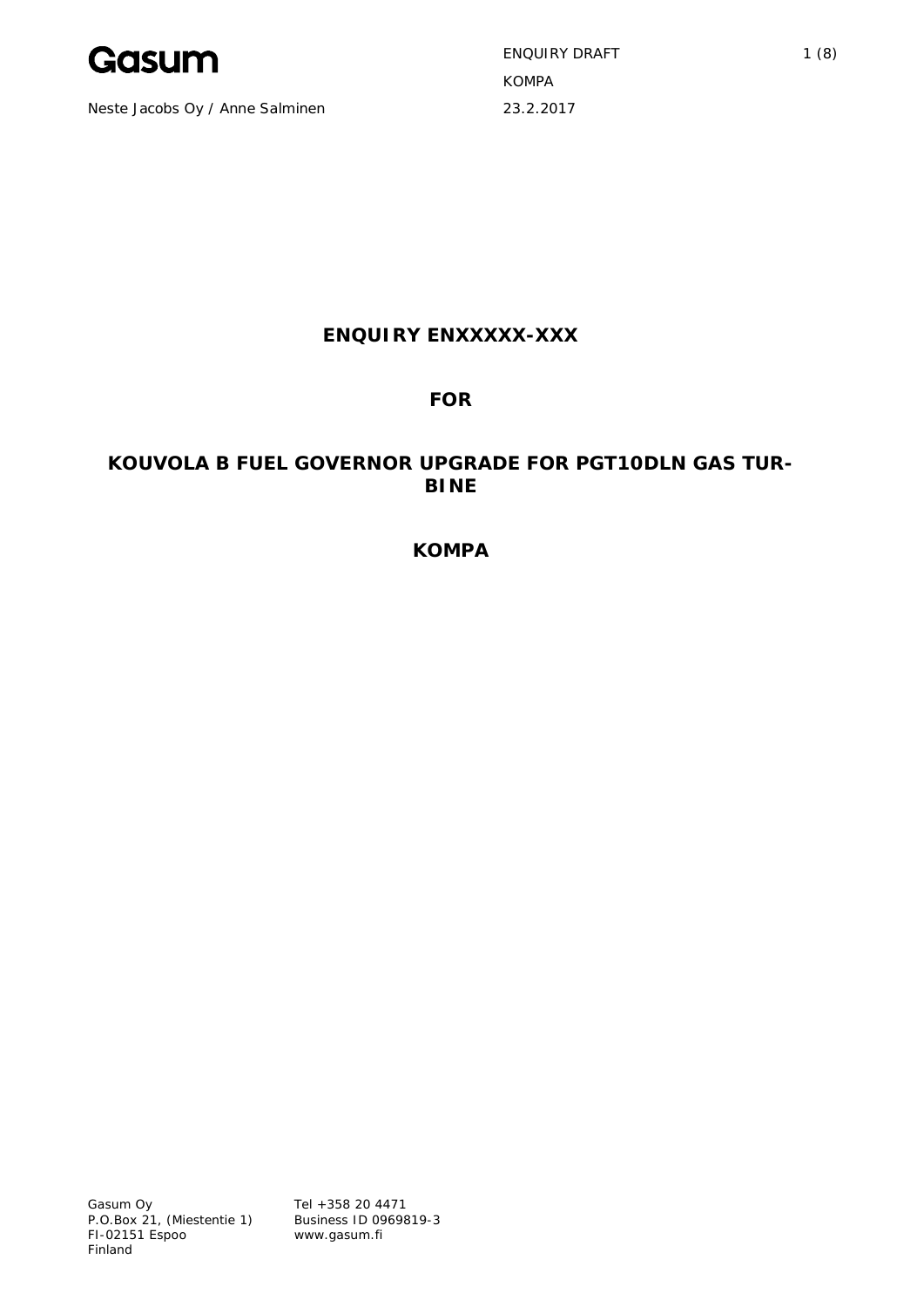

Neste Jacobs Oy / Anne Salminen

23.2.2017

# CONTENTS

| 2.  |                                                            |  |
|-----|------------------------------------------------------------|--|
| 3.  | SCOPE OF SUPPLY AND TECHNICAL REQUIREMENTS3                |  |
| 4.  |                                                            |  |
| 5.  |                                                            |  |
| 6.  | <b>CLARIFICATIONS</b> AND AMENDMENTS OF ENQUIRY DOCUMENTS4 |  |
| 7.  |                                                            |  |
| 8.  |                                                            |  |
| 9.  |                                                            |  |
| 10. |                                                            |  |
| 11. |                                                            |  |
| 12. |                                                            |  |
| 13. | COMPLIANCE WITH APPLICABLE REGULATIONS AND LAWS            |  |
| 14. |                                                            |  |
| 15. |                                                            |  |
| 16. | PUBLICITY OF TENDER DOCUMENTS AND INFORMATION              |  |
| 17. |                                                            |  |
| 18. |                                                            |  |
| 19. |                                                            |  |
| 20. |                                                            |  |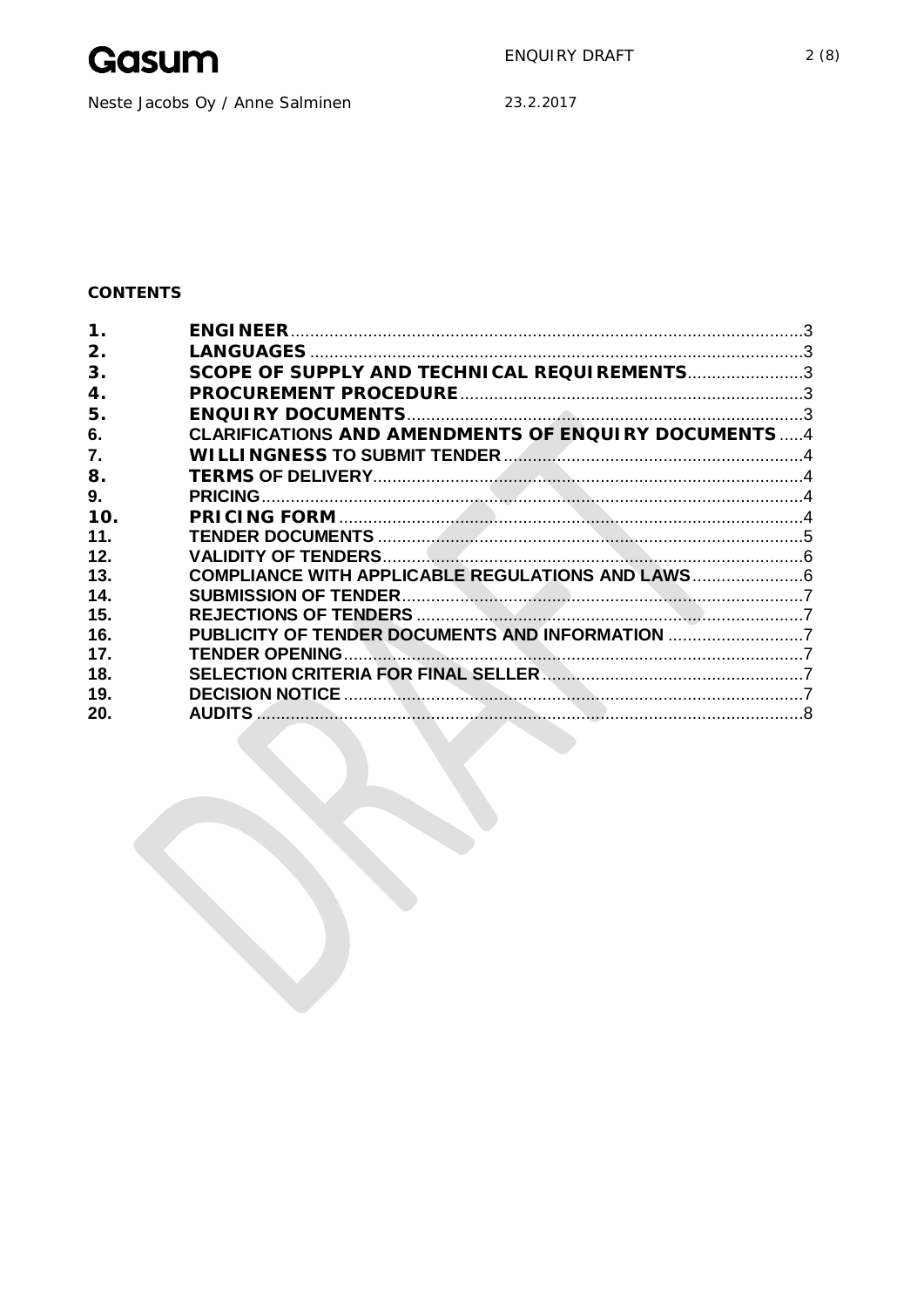

# **CALL FOR TENDER - RESTRICTED PROCEDURE**

Gasum Oy, (hereinafter the "Buyer") ask you (hereinafter the "Seller") kindly to submit your final most competitive tender for the delivery of FG Upgrade for PFT10DLN Gas Turbine in accordance with this enquiry and attached appendices.

#### **1. ENGINEER**

Neste Jacobs works as an engineering consultant to the Buyer.

#### **2. LANGUAGES**

Language of the tender shall be English or Finnish.

## **3. SCOPE OF SUPPLY AND TECHNICAL REQUIREMENTS**

Scope of supply shall be according to the attached Purchase Requisition No. 30600009\_3-06A-00004 and other appendixes of this enquiry.

#### **4. PROCUREMENT PROCEDURE**

Procurement procedure is a restricted procedure following the published Contract Notice and the Act of Public Contracts in the water, energy, transport and postal services sectors, and Finnish statutes series No 1398/2016.

Decision Notice will be sent to all who have submitted the final quotation.

An audit and a reference visit will be arranged to successful Seller after the Decision Notice when necessary.

Contract award for KOMPA procurement will be made to the successful Seller after petition period of 14 days.

Final Contract preparation meeting will be arranged if necessary.

The procedure shall not involve Buyer in any obligation to award the contract. The Buyer shall as well have the right to terminate the procurement process partly or totally in case none of tenders correspond to Buyer's requirements or the conditions in overall become such, that the Buyer is not able to utilize the results of the process.

Sellers shall bear all costs associated with the preparation and submission of their tender, including tender presentation meetings, Contract preparation meeting, audit, site visits etc, and the Buyer will in no case be responsible or liable for those costs, regardless of the conduct or outcome of the quotation process.

# **5. ENQUIRY DOCUMENTS**

In addition to this enquiry letter, the following documents are included:

- 1. Purchase Requisition 30600009\_3-06A-00004
- 2. Pricing Form 3060009\_3-02-00010
- 3. Contract draft xxx with appendices xxx
- 4. Scoring and selection criteria 3060009\_3-02-00011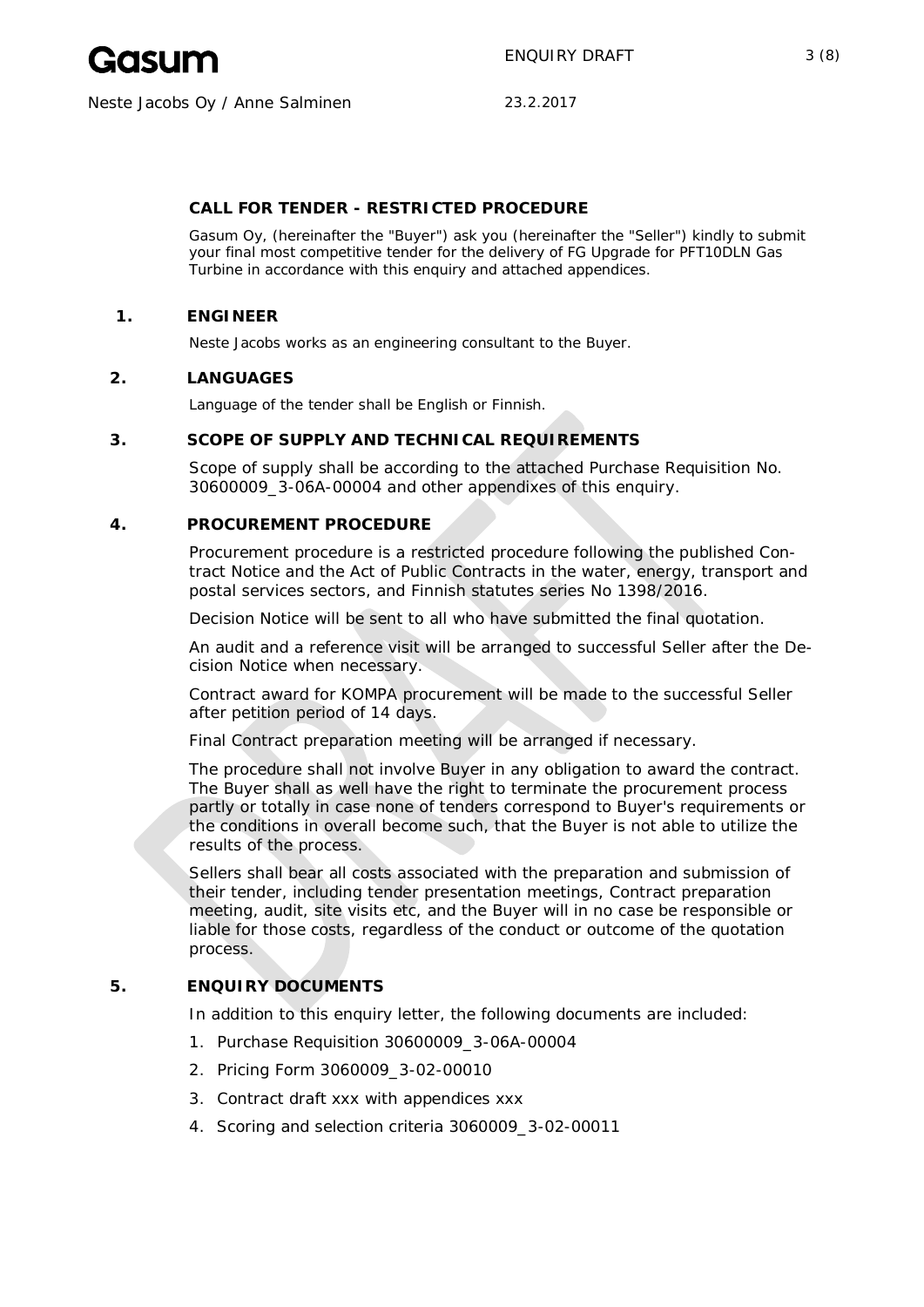

## **6. CLARIFICATIONS AND AMENDMENTS OF ENQUIRY DOCUMENTS**

Sellers requiring any clarification of the enquiry documents may notify the Buyer in writing by e-mail **on April 17th, 2017 at the latest** at Buyers e-mail address: anne.salminen@nestejacobs.com and Kirsi.korpela@gasum.fi

As a subject of the e-mail the Seller shall refer to "KOMPA Procurement".

The Buyer will respond for clarifications to **all Sellers** at the latest **on April 20th 2017**, including an explanation of the query, but without identifying the source.

At any time prior to the deadline for submission of final tenders, the Buyer may, for any reason, whether at its own initiative or in response to clarifications requested, to modify the enquiry documents by amendment. In order to afford reasonable time, in which to take the amendment into account in preparing their tenders, the Buyer may, at its discretion, to extend deadline for submission of final tenders.

The Sellers are responsible to take account asked clarifications, given responses and Buyer's amendments in their tender.

## **7. WILLINGNESS TO SUBMIT TENDER**

Please confirm your willingness to submit tender on March  $27<sup>th</sup>$ , 2017 at the latest by e-mail to anne.salminen@nestejacobs.com and Kirsi.korpela@gasum.fi

## **8. TERMS OF DELIVERY**

Delivered At Place (DAP) Gasum Oy, Kiehuvantie 189, Kouvola, Finland, according to Incoterms 2010 including commissioning The Supplier shall obtain at his own cost full insurance during the carriage of the goods to the point of destination.

## **9. PRICING**

Prices are not allowed to be shown in technical material. Prices shall be given in tender pricing form; and, if necessary, in its appendices.

All prices shall be given in euro, excluding VAT.

Prices shall be fixed and firm during the contract period, not subject to any escalation, and shall include all costs and expenses for the seller's full and complete performance.

The Seller shall give the price for each proposed individual enhancement. Enhancements shall be described in separate document(s) including detailed scope and functionality

## **10. PRICING FORM**

The Seller shall give its prices with attached Pricing Form 3060009\_3-02-00010 as follows:

Kouvola Compressor station B:

- 1.1 System hardware
- 1.2 Application Software licenses
- 1.3 System Software licenses
- 1.4 System design and implementation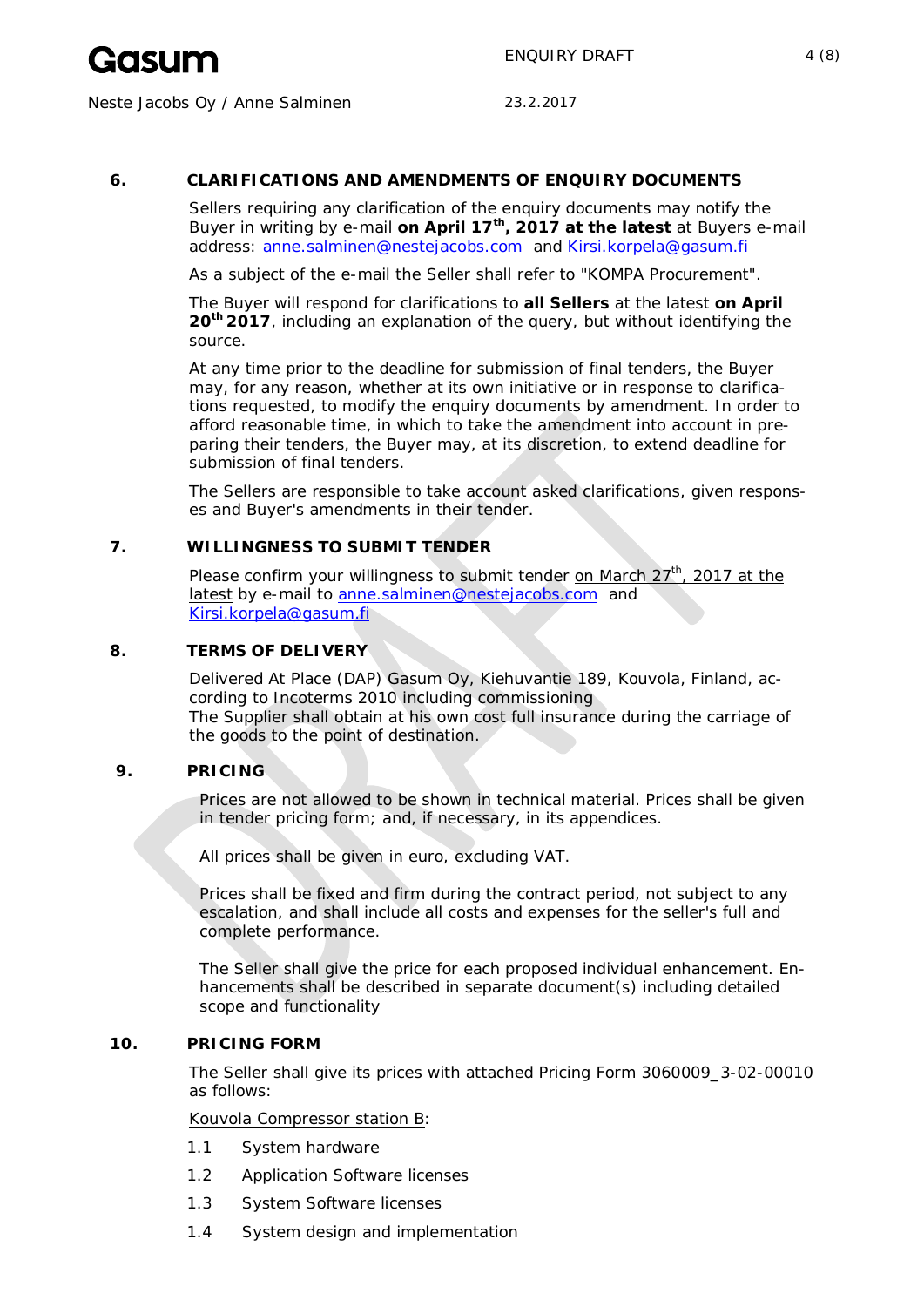

Neste Jacobs Oy / Anne Salminen 23.2.2017

- 1.4.1 Project services
- 1.4.2 System design
- 1.4.3 System implementation (manufacturing, factory test)
- 1.4.4 Documentation

Optional prices

- 2.1. System commissioning at site (10 working days, incl. 2 separate visits)
- 2.2. Training at buyers premises (Daily Price including materials for 5 attendees)
- 2.3. Recommended spare parts four (4) years continuous operation
- 2.4. Separate price for spare parts when ordered with the main equipment
- 2.5. Technical enhancements
- 2.6. Service Prices to separate persons (incl. accommondation) kts. pohjaa + additional 5 % (invoicing fee)

## OPTIONAL FG TO IMATRA C (identical):

Optionally an identical FG system for a similar compressor unit located in Imatra Compressor Station C shall be included in the Tender. Prices shall be given with the Pricing Form as Kouvola B.

**Instructions when filling in pricing form:** Fill unit prices in the cells, which are coloured with yellow.

The Seller shall give the price for each proposed individual enhancement. Enhancements shall be described in separate document(s) including detailed scope and functionality

## **11. TENDER DOCUMENTS**

The content of the tender shall be in accordance with enquiry documents and shall include all documents and information requested.

As a minimum, the following separate documents shall be included in the tender:

- 1. Tender letter
- 2. Pricing in accordance with pricing form 3060009\_3-02-00010
- 3. Technical description (max. 30 pages excluding appendices) for KOMPA in accordance with purchase requisition 30600009\_3-06A-00004
- 4. Review of compliance as a list comparing enquiry and tender documents (Purchase requisition 30600009\_3-06A-00004)
- 5. Preliminary quality assurance plan (chapter 5.2.4 in purchase requisition)
- 6. Preliminary implementation plan (chapter 6 in purchase requisition)
- 7. Implementation schedule (chapter 6.4.2 in purchase requisition)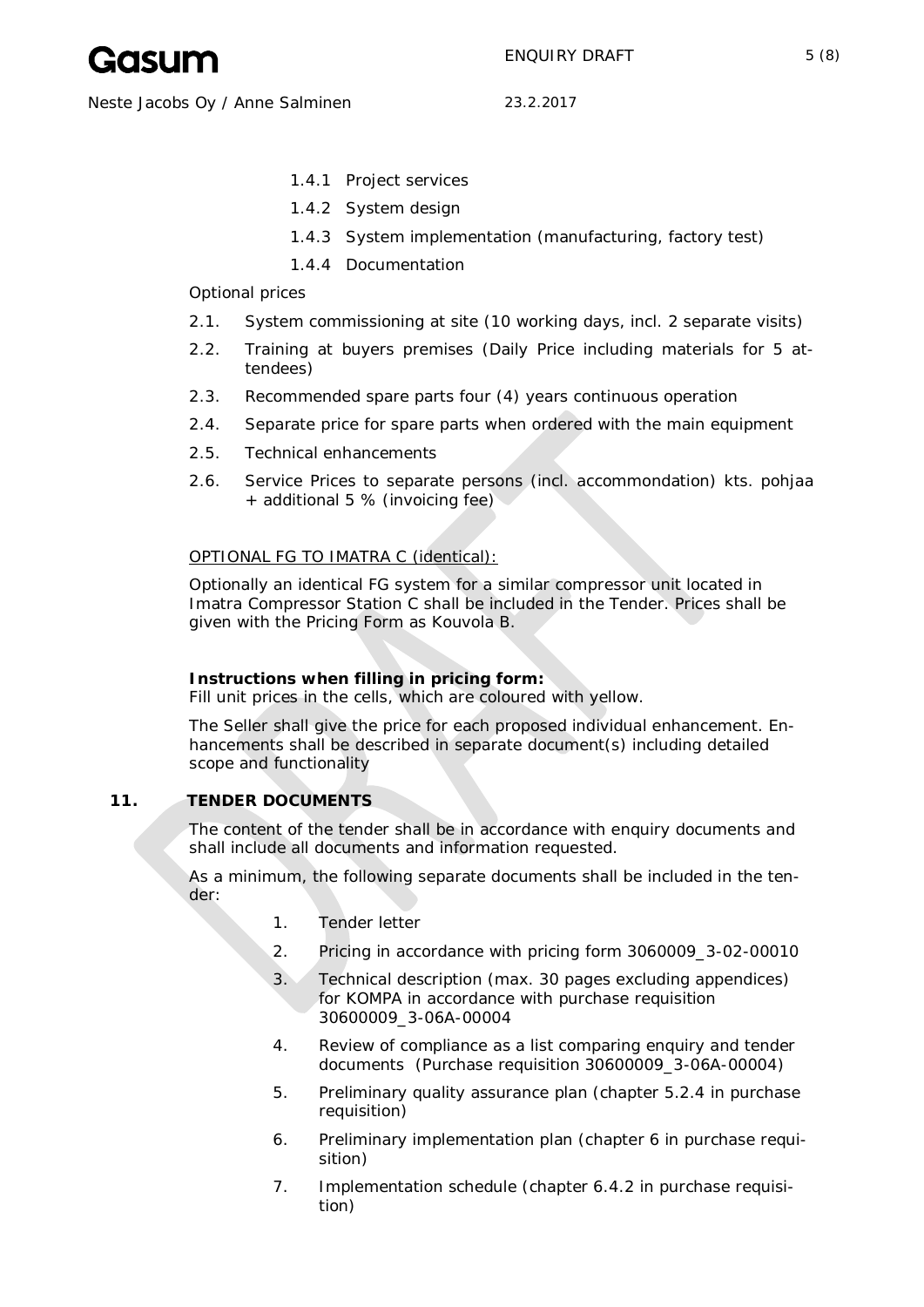- 8. Preliminary organization plan and CV's of key personnel to be assigned to the project
- 9. Preliminary list of sub-suppliers/-contractors
- 10. Lifetime support and development services, including proposed service models and contract drafts (incorporating requirements noted in purchase requisition and its appendices) and lifetime support and development organisation (chapter 10 in purchase requisition)
- 11. Itemised price list of recommended spare part for four (4) years continuous operation.
- 12. Seller's license policy and terms and conditions (chapter 4.3 in purchase requisition)
- 13. Unit prices for equipment ans application program items
- 14. Daily/hourly rates shall be given for project-, installation-, commissioning-, start-up and maintenance services; such as project management, engineering and field services. Accommodation and travelling (economy) at cost +5% as administration fee, living expenses to be covered by daily allowance, which shall be given separately.

The tender shall not include Seller's own terms and conditions.

Submission of final tender will imply that the Seller accepts all terms and conditions set out in enquiry documents.

Any deviations to enquiry documents or its appendixes are to be noted on separate pages or directly into the document in question and returned with the tender.

# **12. VALIDITY OF TENDERS**

Tenders for Kouvola B shall remain valid until the end of July, 2017. Prices shall be valid until Final Acceptance Test has been successfully completed.

Options for Imatra C shall be valid for the 3.

## **13. COMPLIANCE WITH APPLICABLE REGULATIONS AND LAWS**

The manufacturer is responsible for that equipment fulfill valid laws, regulations, rules and directives.

The Seller is liable for its and its sub-supplier's/contractor's compliance with all applicable laws, regulations and work safety regulations valid in Finland or the Seller's / Contractor's country; including

Finnish Posted Workers Act (Finlex 1146/1999 and EU directive 96/71/EC) - if working exceeds 14 days (in total), the posting company must have in Finland a representative, who is authorized to act for the company posting the worker in a court of law and to receive on behalf of this company writs of summons and other documents issued by authorities.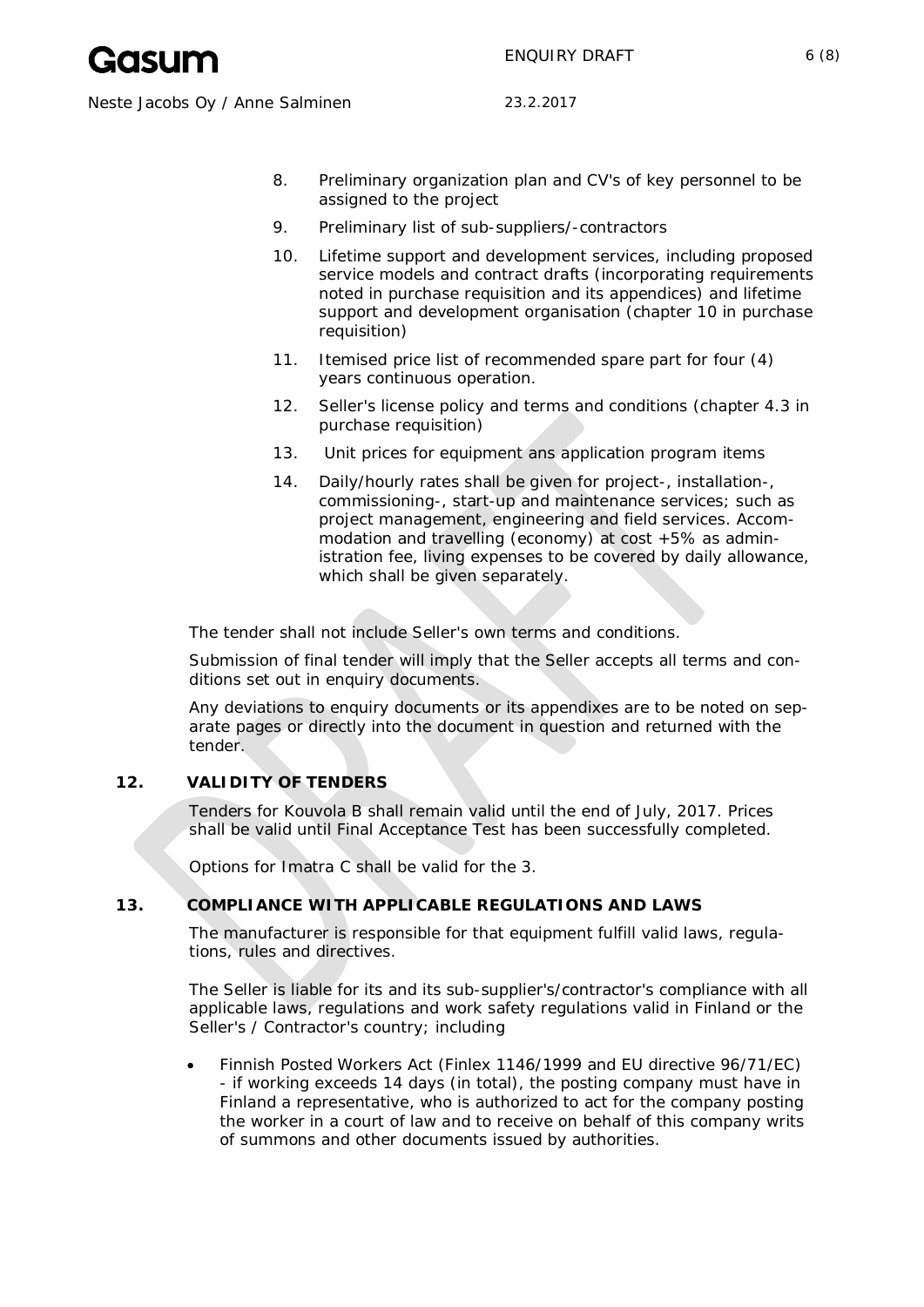

# **14. SUBMISSION OF TENDER**

Tender marked with enquiry number ENxxx + Kompa procurement shall be submitted by e-mail to

**Kirsi.korpela@gasum.fi** and **tero.tikka@gasum.fi**, and copy to **anne.salminen@nestejacobs.com**

Addresses:

Gasum Oy Kiehuvantie 189 FI-45100 Kouvola Finland For the attention of Mrs Kirsi Korpela and Mr. Tero Tikka

Copy to

Neste Jacobs Oy POB 310 FI-06101 Porvoo Finland

For the attention of Mrs Anne Salminen

## **15. REJECTIONS OF TENDERS**

The Buyer has the responsibility to reject the tender if

- The tender has not been received by closing time
- Tender does not fill substantial parts of enquiry documents
- Tender do not comply with enquiry documents

# **16. PUBLICITY OF TENDER DOCUMENTS AND INFORMATION**

As a rule, tender documents shall become in public domain to all parties involved after the Contract decision in accordance applicable laws.

Sellers shall indicate clearly in their tender documents, which parts they keep strictly confidential as a trade secret or proprietary information or separate such documents from the other documentation. However, prices used for the selection cannot be such a trade secret or proprietary information.

## **17. TENDER OPENING**

Sellers are not authorised to be present at the opening of tenders.

## **18. SELECTION CRITERIA FOR FINAL SELLER**

The Buyer will select the most economically advantageous tender in accordance with criteria and weighting as indicated in scoring and selection document 3060009\_3-02-00011

## **19. DECISION NOTICE**

The Buyer will send a decision notice to all Sellers who have submitted final tender.